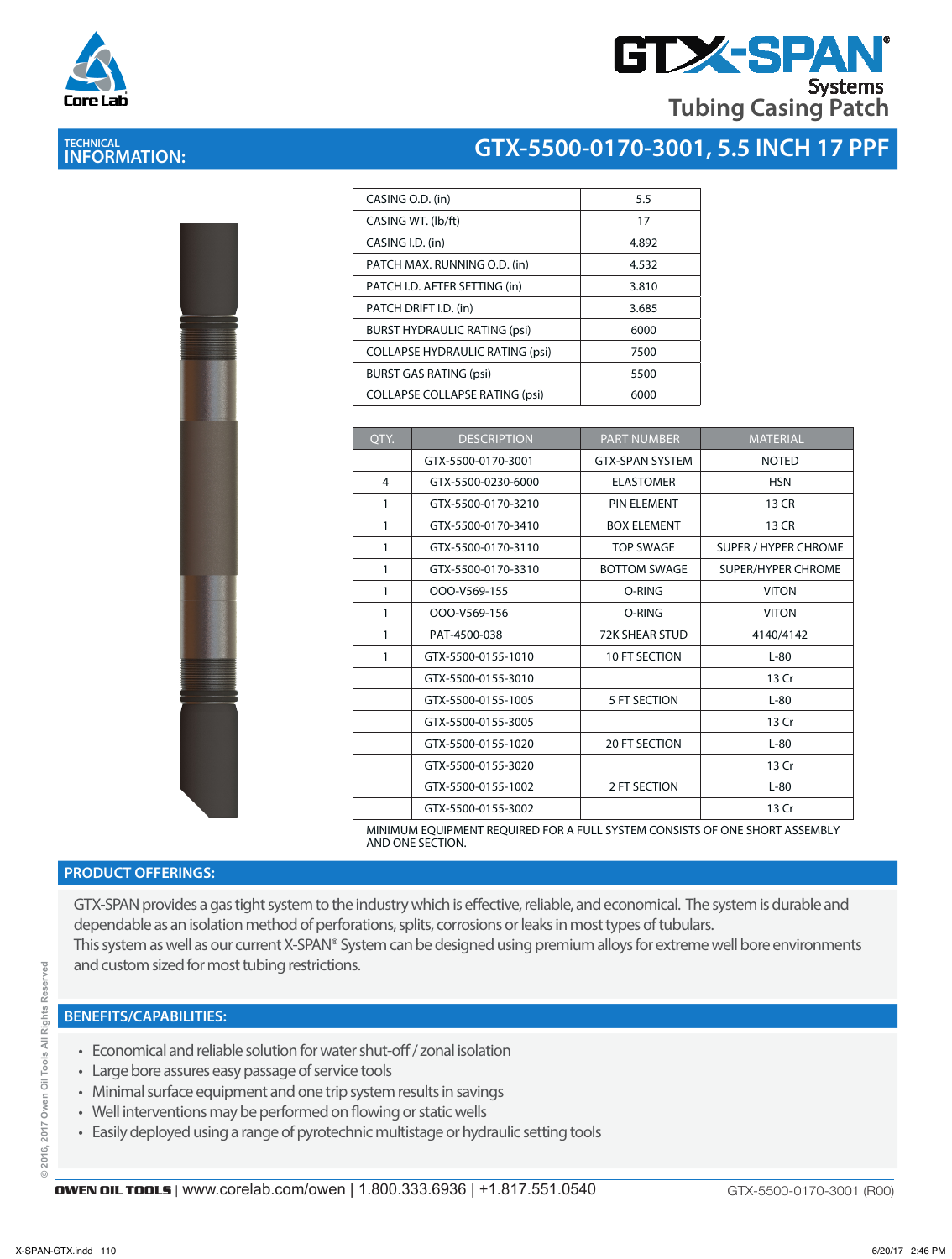

# **GTX-SPAN Tubing Casing Patch**

## **TECHNICAL INFORMATION:**





| CASING O.D. (in)                       | 5.5   |
|----------------------------------------|-------|
| CASING WT. (lb/ft)                     | 17    |
| CASING I.D. (in)                       | 4.892 |
| PATCH MAX. RUNNING O.D. (in)           | 4.532 |
| PATCH I.D. AFTER SETTING (in)          | 3.810 |
| PATCH DRIFT I.D. (in)                  | 3.685 |
| <b>BURST HYDRAULIC RATING (psi)</b>    | 6000  |
| <b>COLLAPSE HYDRAULIC RATING (psi)</b> | 7500  |
| <b>BURST GAS RATING (psi)</b>          | 5500  |
| <b>COLLAPSE COLLAPSE RATING (psi)</b>  | 6000  |

| OTY.           | <b>DESCRIPTION</b>                               | <b>PART NUMBER</b> | <b>MATERIAL</b>             |
|----------------|--------------------------------------------------|--------------------|-----------------------------|
| $\overline{4}$ | <b>ELASTOMER</b>                                 | GTX-5500-0230-6000 | <b>HSN</b>                  |
| $\mathbf{1}$   | PIN ELEMENT                                      | GTX-5500-0170-3210 | 13 CR                       |
| $\mathbf{1}$   | <b>BOX ELEMENT</b>                               | GTX-5500-0170-3410 | 13 CR                       |
| $\mathbf{1}$   | <b>TOP SWAGE</b>                                 | GTX-5500-0170-3110 | <b>SUPER / HYPER CHROME</b> |
| $\mathbf{1}$   | <b>BOTTOM SWAGE</b>                              | GTX-5500-0170-3310 | <b>SUPER / HYPER CHROME</b> |
| $N+1$          | O-RING                                           | OOO-V569-155       | <b>VITON</b>                |
| $N+1$          | O-RING                                           | OOO-V569-156       | <b>VITON</b>                |
| 1              | SET SCREW 1/4 INCH X 20<br><b>TPI, 5/16 INCH</b> | PUR-0501-030       | <b>ALLOY</b>                |
| 1              | <b>72K SHEAR STUD</b>                            | PAT-4500-038       | 4140/4142                   |
| N              | <b>EXTENSION</b>                                 | GTX-5500-0155-1010 | 4.5 X 3.920                 |
| $\mathbf{1}$   | <b>SLEEVE NUT</b>                                | SET-3250-120       | 4140/4130                   |
| 1              | <b>SLEEVE LOCK NUT</b>                           | SET-3250-121       | 4140/4130                   |
| 1              | <b>SETTING SLEEVE</b>                            | SET-3250-262       | 4140-4142                   |
| 1              | <b>OUICK CHANGE ROD</b>                          | SET-3250-130       | 4130/4140                   |
| 1              | <b>OUICK CHANGE NUT</b>                          | SET-3250-131       | 4130/4140                   |
| 1              | TOP ADAPTER ROD                                  | SET-3250-132       | 4130/4140                   |
| $N+1$          | ROD TANDEM CONNECTOR                             | SET-3250-133       | 4140/4130                   |
| N              | 10 FT. ROD                                       | SET-3250-134       | 4140/4130                   |
| OPT            | 5 FT. ROD                                        | SET-3250-135       | 4140/4130                   |
| $\mathbf{1}$   | <b>BOTTOM ROD EXTENDED</b>                       | SET-3250-136L      | 4140/4130                   |
| 1              | <b>COLLET ASSEMBLY</b>                           | SET-3250-137B      | <b>NOTED</b>                |
| 1              | <b>COLLET BODY</b>                               | SET-3250-138B      | 4140/4142                   |
| 1              | <b>END SUB</b>                                   | SET-3250-139B      | 4140/4142                   |
| 1              | <b>COLLET SUPPORT</b>                            | SET-3250-157C      | 4130/4140                   |
| 1              | <b>ROD SUPPORT</b>                               | SET-3250-160       | <b>ALUMINIUM</b>            |

MINIMUM EQUIPMENT REQUIRED FOR 10 FT. SYSTEM MINIMUM EQUIPMENT REQUIRED FOR 10 FT. SYSTEM

**OWEN OIL TOOLS** | www.corelab.com/owen | 1.800.333.6936 | +1.817.551.0540 GTX-5500-0170-3001 (R00)

**© 2016 Owen Oil Tools All Rights Reserved**

© 2016 Owen Oil Tools All Rights Reserved